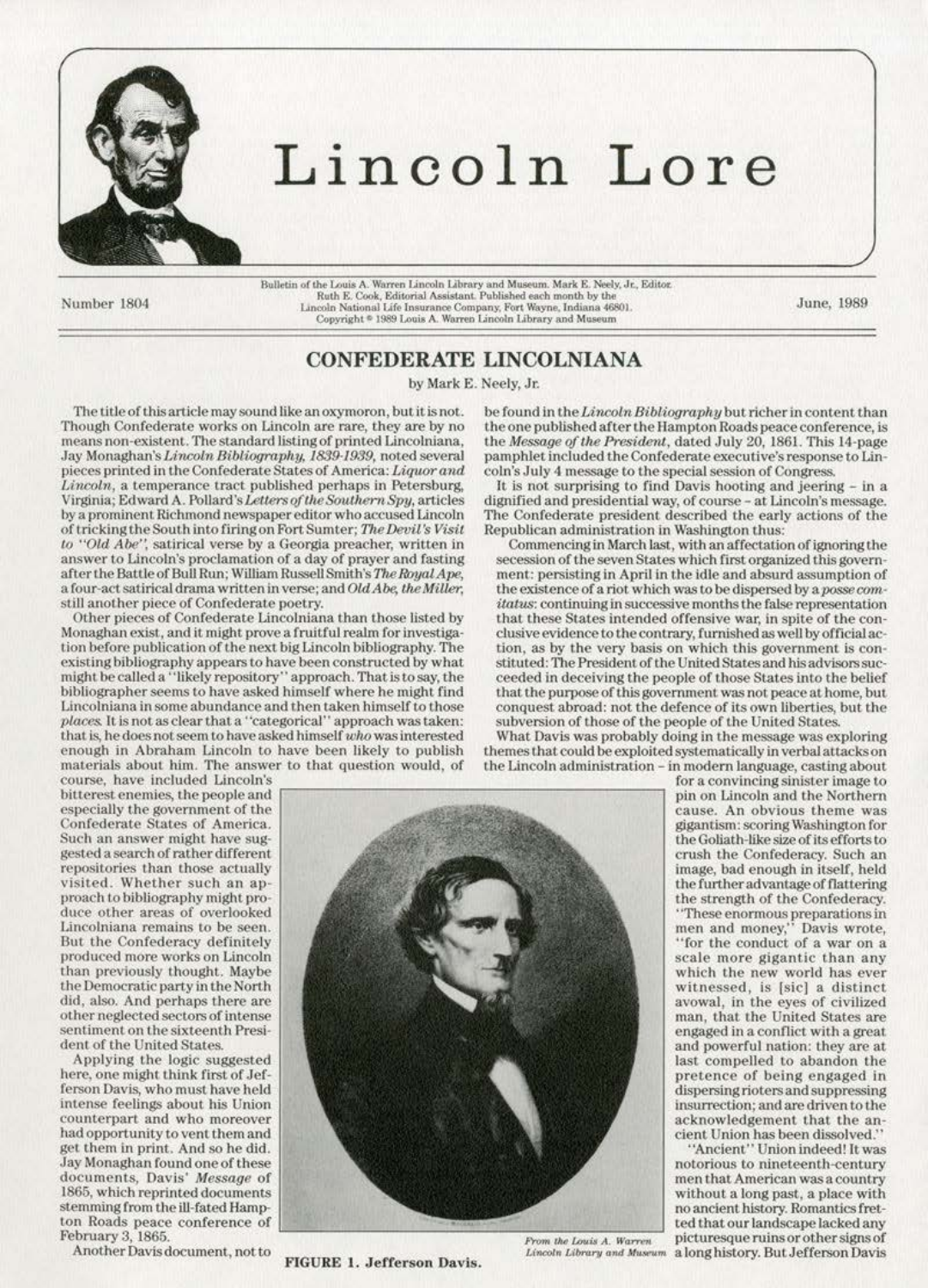probably did not want to say "old" Union: that had too much of the ring of nostalgic fondness about it, as one might speak of an old friend. "Ancient" put it in the past and made it seem outmoded in the bargain. This was a carefully crafted document apparently, and Davis calculated his words with precision.

He was perhaps too precise. The document seems a bit stiff and too legalistic to supply catchphrases for rallying the Southern spirit. Thus at one point in the message Davis referred to his desire to "enlarge on parole" certain prisoners of war. Using the word "enlarge" to mean "set at large" was legal fustian and not the stuff of stirring oratory. Like the message of Lincoln to which this was a reply, the document was the product of a president still learning his job and not yet certain of the best means of communicating with his countrymen.

Even those inclined to sharp criticism would have to admit that Davis showed genuine promise in this message. Amidst legalisms and tedious constitutional points, he hit upon the criticism of the Union war effort that has most consistently nagged its reputation throughout history: the allegation of unnecessary, even un-Christian force. The summer of 1861 stood a long way from William T. Sherman's march to the sea; indeed, the first Battle of Bull Run had not yet been fought when President Davis drafted this message. Nevertheless, he sounded the protest that would ring from Dixie for years to come:

they [the U.S.] have repudiated the foolish conceit that the inhabitants of this Confederacy are still citizens of the United States, for they are waging an indiscriminate war upon them all, with a savage ferocity unknown to modern civilization. In this war, rapine is the rule: private residences, in peaceful rural retreats, are bombarded and burnt: grain crops in the field are consumed by the torch: and when the torch is not convenient, careful labor is bestowed to render complete the destruction of every article of use or ornament remaining in private dwellings, after their inhabitants have fled from the outrages of a brutal soldiery

Mankind will shudder to hear of the tales of outrages committed on defenceless females by soldiers of the United States now invading our homes: yet these outrages are prompted by inflamed passions and the madness of intoxication.

The Confederate president was also able to indulge a constitutional point and initiate another lasting criticism of the Lincoln administration by ridiculing "another assertion of the Message [of President Lincoln], that the Executive possesses the power of suspending the writ of habeas corpus, and of delegating that power to military commanders, at his discretion: and both these propositions claim a respect equal to that which is felt for the additional statement of opinion in the same paper, that it is proper, in order to execute the laws, that "some single law, made in such extreme tenderness of the citizens' liberty, that practically it relieves more of the guilty than the innocent, should, to a very limited extent, be violated." To this Davis replied, "We may well rejoice that we have forever severed our connection with a government that thus tramples on all the principles of constitutional liberty, and with a people in whose presence such avowals could be hazarded.

The message was an able paper, not to be overlooked by anyone interested in Davis - or Lincoln. Yet by those interested in Lincoln it has been ignored, by and large. Whether other neglected pieces of Confederate Lincolniana offer such rich materials for comparison and historical criticism will be known only when they are more deeply studied. More such items do exist. For example, Thomas Smyth gave South Carolinians a sermon called The War of the South Vindicated, and the War against the South Condemned: A Discourse Preached on Occasion of the Appointment by the Now Sectionalized General Assembly of the O.S. Presbyterian Church, on the Fourth of July as a Day of Prayer and Lincoln Usurpation. For those whose taste runs to those queer attacks in satirical drama or verse, there remains the rare Ahab Lincoln: A Tragedy of the Potomac, published in Georgia, probably in 1861. Even a work by an author as famous as Edward A. Pollard has been heretofore ignored by Lincoln bibliographers: see his pamphlet entitled The Rival Administrations: Richmond and Washington in December, 1863, published in Richmond in 1864. Interesting, too, might be the Charleston edition of The Correspondence between the Commissioners of the State of So. Ca. to the Government at Washington and the President of the United States; together with the Statement of Messrs. Miles and Keitt.

If one broadened the boundaries of Lincolniana to include broadsides, then Confederate imprints might offer at least twenty previously ignored publications. The important point here, if there is one, lies not in the number of publications but in the richness of their content. A proper appreciation of Lincoln requires study of his critics as well as his admirers. The voices mentioned in this Lincoln Lore deserve a hearing, and inclusion in the next substantial Lincoln bibliography will help them gain it.

## **A NEW COLLECTION OF McCLELLAN'S CORRESPONDENCE**

## by Sarah McNair Vosmeier

Scholars who want to understand George B. McClellan or his contemporaries will find The Civil War Papers of George B. McClellan: Selected Correspondence, 1860-1865 (edited by Stephen W. Sears) to be indispensable - especially since the previously published collections of primary material are inaccurate and inadequate. Before now, the best published source for McClellan's letters was his posthumous autobiography, McClellan's Own Story. This book is a collection of McClellan's writings edited by his friend and literary executor, William Prime. Almost half of the book is based on McClellan's notebook, 'Extracts from letters written to my wife during the war of the Rebellion." Unfortunately, Prime took great liberties with McClellan's prose, sometimes drastically changing the meaning of a sentence by removing important clauses from it. In one case he added punctuation to make what McClellan must have intended to be sarcastic seem sincere (October 16, 1861; McClellan, p. 170; Sears p. 107).

Much of Sears' book is based on the same notebooks, but as he writes in his preface, "in this volume, the editorial license practiced by Prime has been revoked" (p. xiii). Of the 813 pieces of<br>correspondence Sears includes, 192 are letters that were garbled or censored in McClellan's Own Story. In addition, 260 of the 813 pieces have never been published before. Because Prime carefully edited out many of McClellan's insulting comments about the president. Lincoln scholars, especially, will appreciate Sears' setting the record straight. They will also appreciate the letters about Lincoln that Sears has printed here for the first time. Finally, Lincoln scholars may find that even previously published letters deserve reconsideration.

An example of the latter category is McClellan's letter to his wife on November 17, 1861 (Sears, pp. 135-136; McClellan, p. 176). Prime published parts of this letter, and more recently, historians have used other parts to illustrate McClellan's insolence toward the president. Lincoln scholars may value the complete letter even more, however, as an indication of Lincoln's movements in the midst of the Trent affair. Earl Schenck Miers' Lincoln Day by Day does not outline Lincoln's activities on November 17, but McClellan describes running into him twice and even repeats a conversation they had.

This letter also serves as an example of the way Prime concealed McClellan's derogatory attitude toward the president. Prime has McClellan writing only, "I went to the White House shortly after tea," but Sears prints the complete sentence: "I went to the White House shortly after tea where I found 'the original gorilla,' about as intelligent as ever. What a specimen to be at the head of our affairs now!" Later in the day, McClellan ran into the president again. He described that meeting in his letter, too:

I went to [Secretary of State William H.] Seward's, where I found the "Gorilla" again, & was of course much edified by his anecdotes - ever apropos, & ever unworthy of one holding his high position. I spent some time there & almost organized a little quarrel with that poor little varlet Seward.... It is a terrible dispensation of Providence that so weak & cowardly a thing as that should now control our foreign relations - unhappily the Presdt is not much better, except that he is honest & means well....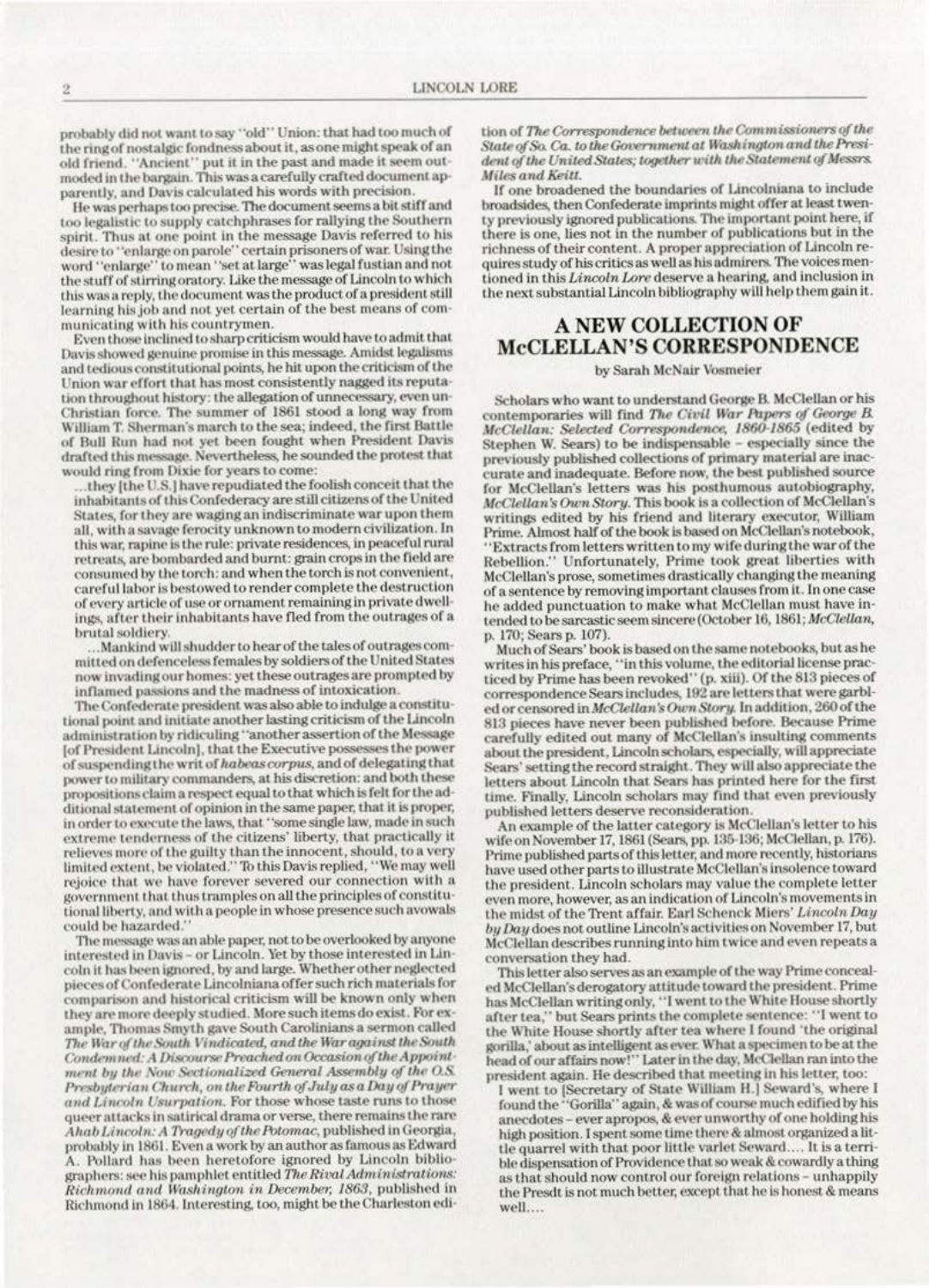*'{,* I *('* 1 *It* //, if , doing the host of the Partition .<br>"I'm . . . . Me Calle

From the Library of Congress

FIGURE 2. Title page of McClellan's notebook. Because **few McClellan letters still exist, scholars depend on the accuracy of the transcriptions McClellan made into this**  notebook from his original letters.

As I parted from the Presdt on Seward's steps he said that it had been suggested to him that it was no more safe for me than for him to walk out at night without some attendants: I told him that I felt no fear, that no one would take the trou**blc LO interfere with me, on which he deigned to remark that**  they would probably give more for my scalp at Richmond than for his.

William Prime deletes most of the first paragraph quoted here, including only "I went to Seward's, where I found the President again ... The President is honest and means well" (Prime's ellipsis). (Although Prime modified several words in the second paragraph quoted here, he did accurately reproduce the sense or it.)

Among the letters Sears apparently has published here for the first time is one including this Lincoln anecdote. McClellan wrote that,

Herr Hermann, "a great Magician" volunteered to give us a private entertainment, so I invited all the staff etc [to] it. The  $most$  striking feature of the performance was that the Magician asked the Presdt for his handkerchier- upon which that dignitary replied promptly "You've got me now, I ain't got any"!!!! (November 21, 1861, p. 137).

McClellan must have been especially pleased to be able to retell **this story because it reinforced his opinion of Lincoln as in· competent and uncultured.** 

never to have respected Lincoln greatly, but he did not always dislike him. Thus, although Prime sometimes changed the meaning or McCleUan·s words, he did not so much create a good **relationship between the two men as emphasize the good part**  of a relationship that was complex and changing. In fact, Prime may have felt that if McClellan had written his autobiography himself, he would have been equally generous to Lincoln. Cer**tainly the last letters Scars includes in his collection (written**  in May and July or 1865) suggest that McClellan eventually stopped thinking of Lincoln as "the original gorilla." McClellan **was traveling in Europe with his family when they received news of the war·s end and of Lincoln's assassination. On May 4, 1865, he wrote to a friend ln New York about his reaction to these events.** 

While we have been enjoying ourselves amongst these magnificent scenes, you at home have passed through the **most wonderful transition of which history bears record.**  How strange it is that the military death of the rebellion should have been followed by the atrocious murder of Mr Lincoln! Now I cannot but forget all that had been unpleasant between us, & remember only the brighter parts of our inter**course. Most sincerely do Jjoin in the sentiment. of muningled horror&regret with which his sad end seems to have inspired**  everyone(p. 631).

**Sears' selection and printing of McClellan's papers are**  tremendously helpful, but his footnotes and index are disappointing. Sears explains that his editorial policy was to identify persons "the first time they appear but not subsequently ...: the **indexservesasaguide to these identifications' ' (p. xv). Sean;'** 



Lincoln Library and Museum

FIGURE 3. George B. and Mary Ellen (Marcy) McClellan. **\VJ1en they were separated, General McClellan wrote his wife nearly everyday, and his transcriptions of those let**ters remain the most significant primary sources on his life.